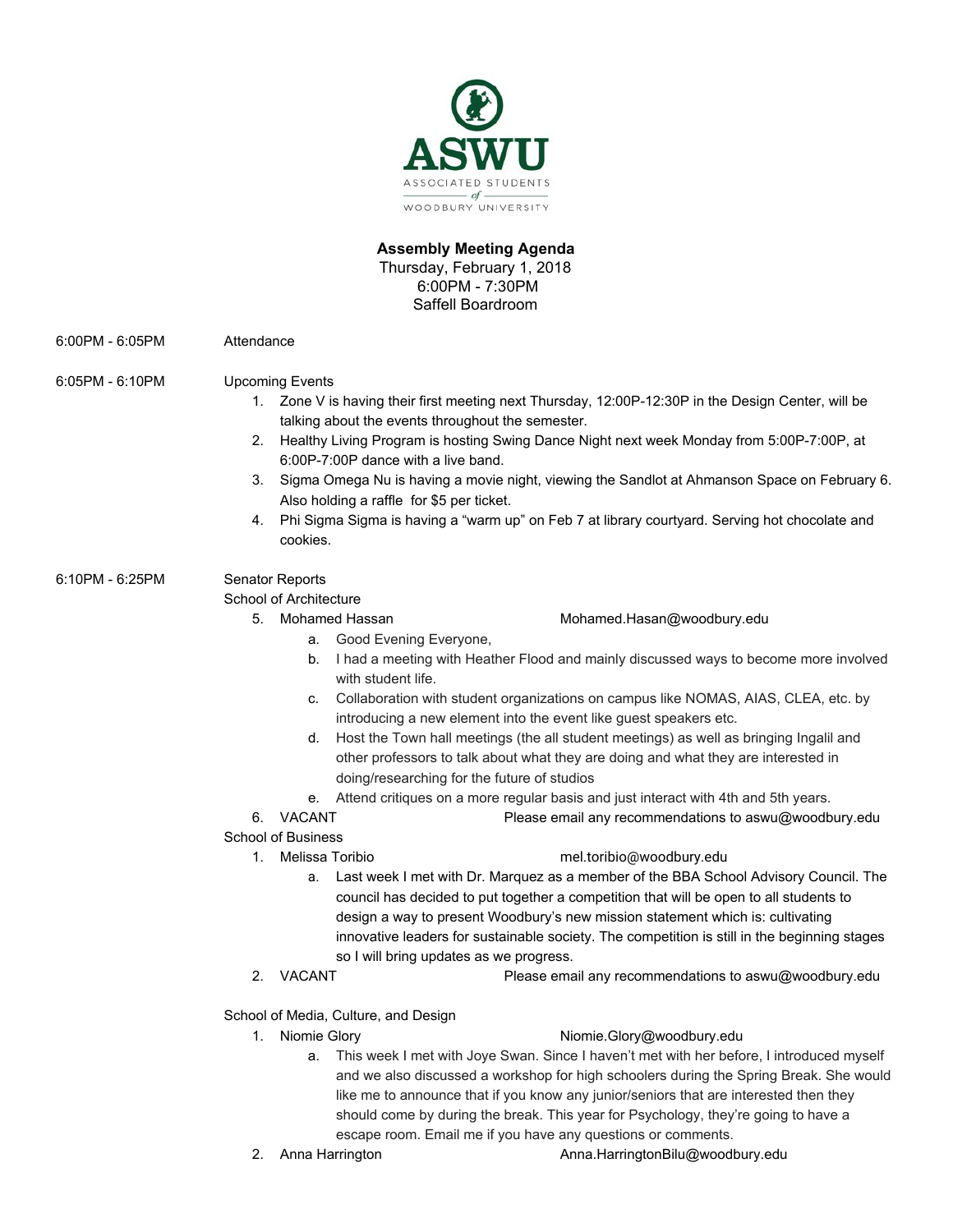#### a. No Report

### College of Liberal Arts

- - a. No Report
- 

## 1. Akeima Young [akeima.young@woodbury.edu](mailto:akeima.young@woodbury.edu)

2. VACANT Please email any recommendations to aswu@woodbury.edu

6:25PM - 6:40PM Executive Board Reports

- 1. Alexandra Holguin, President alex.holguin@woodbury.edu
	-

- a. Elections
	- i. Reminder applications are due February 5th if you are interested in running for ASWU Executive Board. To learn more about our positions head to our instagram throughout the week or reach out to the position you are interested in running for to learn more.
- b. Bulletin Board
	- i. I'm excited to announce the second school location for the bulletin boards will be school of business the first being woodys.
- c. Bust
	- i. The bust of Mr. Woodbury has began production as of this week.
- d. Constitution Committee
	- i. A reminder if anyone is interested in joining our constitution committee to help us edit and rewrite our constitution please reach out to me. We'd love to have an assembly representative that is not involved with ASWU directly.
- e. Tuition Breakdown Flyer
	- i. I follow up on our tuition breakdown flyer numbers to update the flyer.I haven't heard back yet but hope to have an update soon as I began working on this project last semester and have not received the information from the university yet.
- f. Restroom Bulletin Boards
	- i. We have received approval to replace the current restroom bulletin boards with a more sturdy and better looking board. Can i have a show of hands of who would appreciate this for hanging your organization flyers. Vote almost unanimous minus three assembly representatives.
- 2. William Garcia, Executive VP william.garcia@woodbury.edu
	- a. Good evening everyone, as you can see Alex is not here today, which makes me the standing president for today's Assembly meeting.
	- b. For the organizations that have not yet given me their contact information, please meet with me after tonight's meeting
	- c. I'd like to introduce our newest intern Carlos Mayoral.
	- d. As mentioned last assembly, applications are open for next year's ASWU executive board. Applications are due February 5th
	- e. I have more to talk about, which will be discussed during our forum.
- 3. Bennet Cariaga, VP of Finance bennet.cariaga@woodbury.edu
	- a. Hi Everyone! Applications are due February 5th if you would like to run for ASWU Executive Board. Please speak to us if you have any questions.
	- b. OAC
		- i. Thank you for those who attended the second OAC workshop. This is a requirement for OAC funding. If you haven't attended any workshops, your org is at risk of not being eligible for funding.
		- ii. Reminder that OAC Contracts are due on Thursday, Feb. 8, before 5pm. You can turn them in to me or the ASWU box in the Whit.
		- iii. The OAC Event Request Form is due by Friday, Feb. 9 at 9pm.
		- iv. The OAC Presentation must be emailed to Marta and I by Feb. 9 at 11:59pm.
		- v. If you have any questions, please feel free to contact me.
- 4. Marta Huo, VP of Student Orgs marta.huo@woodbury.edu
	- a. Hello everyone hope all is well. If any of you switched eboard members, please get a new signature card as soon as possible.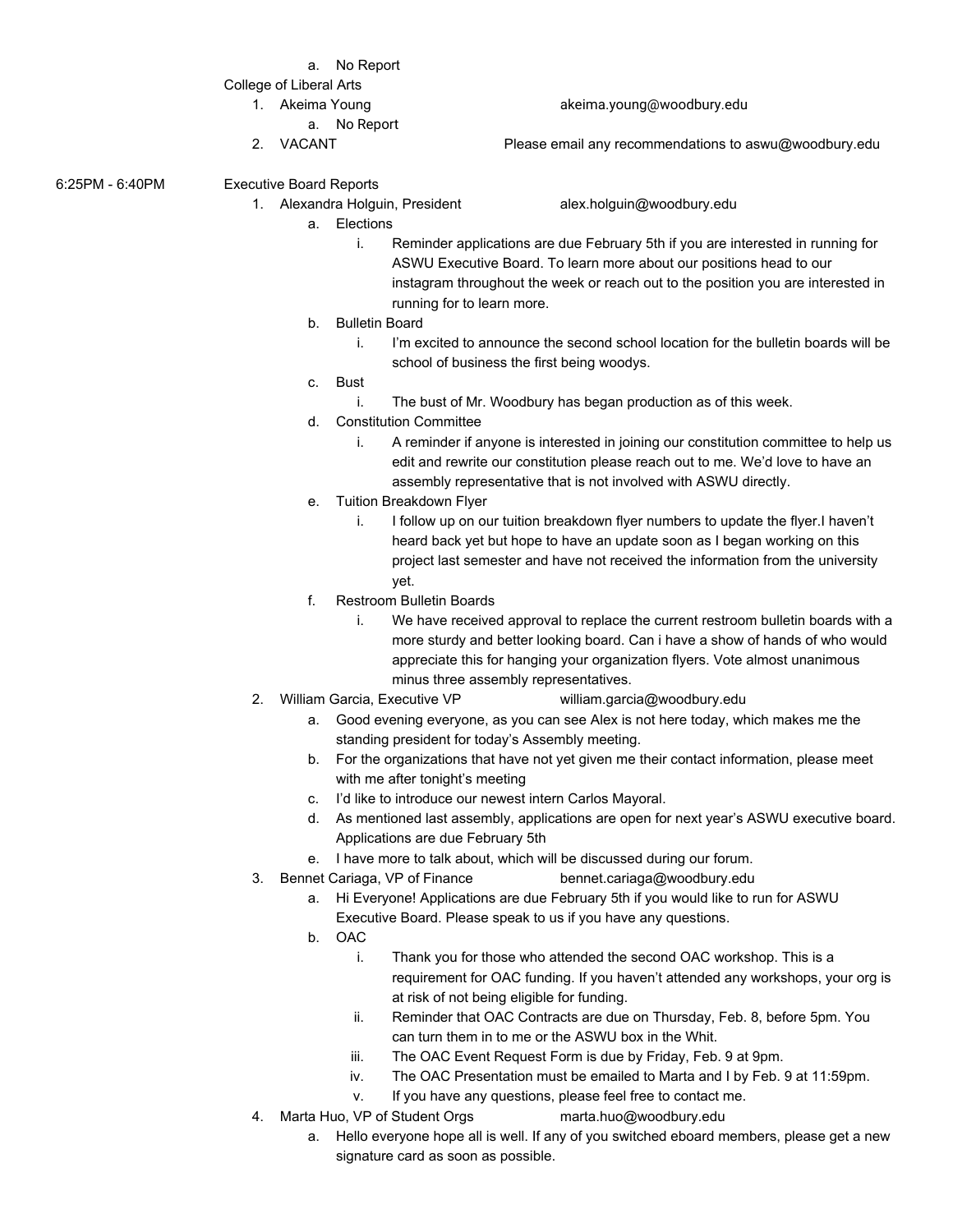- b. To get a new signature card, the new org president or treasurer will need to meet with Michelle Sidney in the whitt. She will have you fill out a form and then you just need to wait for an email from her informing you the signature is ready. Then you can just go and pick it up.
- c. On the signature card, only three signature are allowed. It would be the president, treasurer and the org's advisor.
- d. Each org's woodbury emails are finally set up. Only the president of each org can add the shared mailbox from their own woodbury email. Also the emails will be changed on the ASWU website to the org emails. I'm going to walk you all through it right now, please take notes on how each steps go.
- e. Go to folders on the left, more, right click on your name, add shared folder, enter name of org.
- f. Please test this out and email me if you run into any problems or questions. This is the first time we are doing this so please allow room for error.
- g. Elections are coming up! Applications are due on Monday the 5th. You can find the application on the aswu website and if you are interested in running for vice president of student organizations feel free to reach out to me with any questions.
- 5. Adam Ramirez, VP of Marketing adam.ramirez@woodbury.edu
	- a. Hey everyone. Another reminder, applications are due February 5th, which is this coming Monday. I've been advertising it on our social media via twitter, facebook, and on instagram is attached a brief description of what each position entails
	- b. A bit behind on the table cloths, also if you haven't submitted your logo to me and you are an active org by ASWU, please submit your logo to me still. I want to make sure everyone has one.
- 6. Autumn Davis, VP of Student Life autumn.davis@woodbury.edu

- a. WU-vival Kits
	- i. Liked
		- 1. Everyday supplies and the meal that came with it.
- b. Elections
	- i. IF you want to table for AS-You day, please raise your hand. I am working on planning the event and would like to have an organization fair that day.
- c. Yesterday was our second CAB & Get It. We had WU-vival kits, filled with essentials for the busy semester! I hope you all enjoyed it, we ran out pretty quickly surprisingly, so I'm grateful for your participation. Do you all have feedback for me and the CAB team… besides ordering more?
- d. Please Remember that the deadline I set for having you all submit your tabling ideas or fundraising help for Woodstock is in 4 days! Please have it to me no later than 7pm on the 5th. All you have to do is say whether or not you are tabling or donating funds, and if you are tabling, what activity you are doing. Woodstock is April 7th, 5-11p. Tabling is from 5-7p. I will of course update you on the progress CAB makes as we continue to plan.
- e. CAB is also hosting a movie night on the 8th of February from 7:30-9pm, in which we will be showing the movie Valentine's Day. Perfect date night for you and ya bae.

## 6:40PM - 6:45PM Advisor Report

## 1. Mauro Diaz mauro.diaz@woodbury.edu

- a. Good evening to all
	- i. Election time please remember applications are due Monday February 5th. This is a good way to strengthen and improve your resume by becoming involved with ASWU.
	- ii. Removing an officer, in order to be part of this, you must be active. Simply a difference in opinion does not necessitate a removal of an officer.
	- iii. You have spent your time and your evenings here, thank you for that. Think about what you do for the community and think about your positions as well. You give back to the community and it is a noble gesture.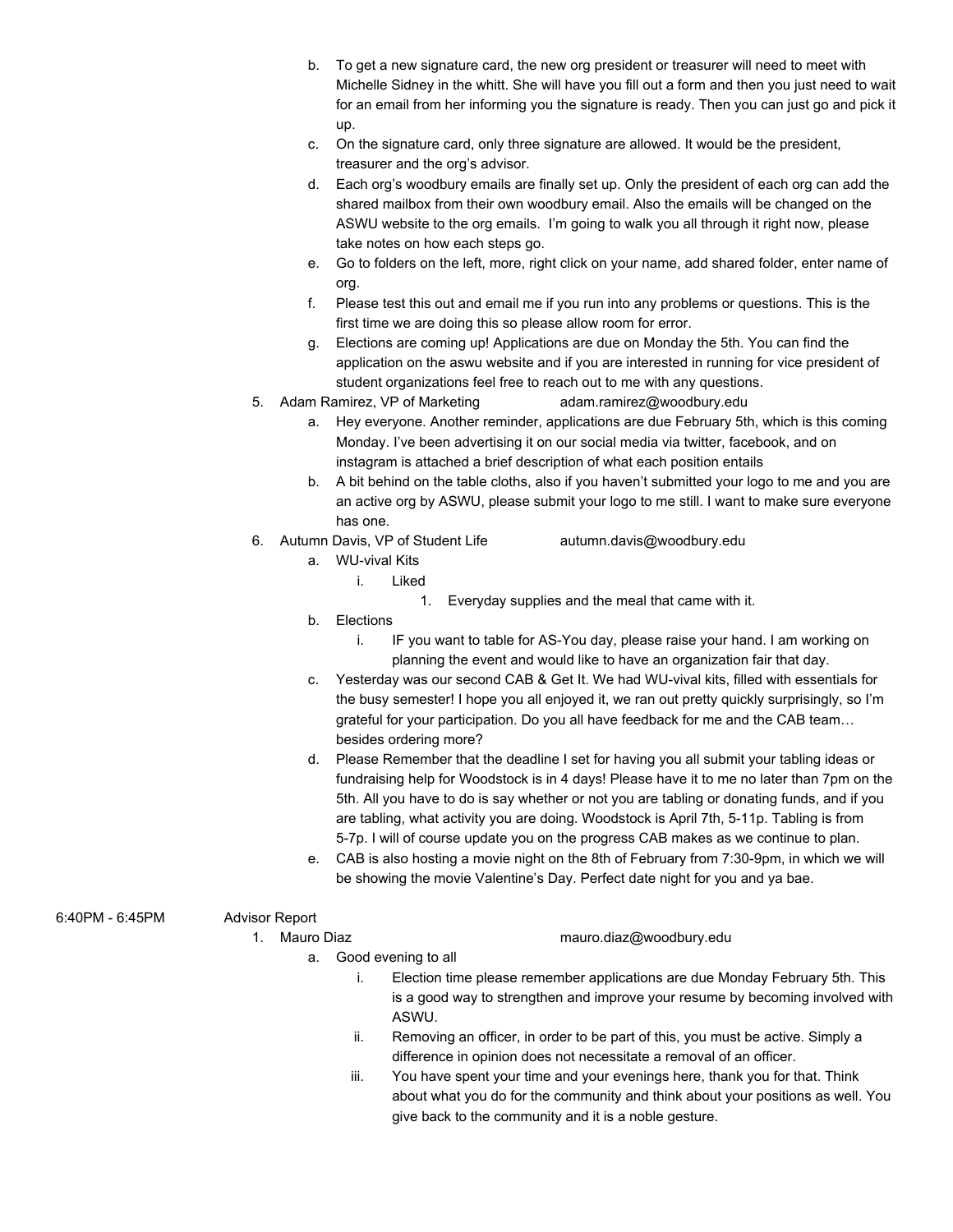- iv. Starfish if you do not want to speak to me, you can send a starfish alert. Then, we will be notified to help an individual. If you are concerned, you can let us know through starfish. Even general concerns outside of grades.
- v. Keep elections in mind, I am looking for the next person capable for the job.

## 6:45PM - 7:15PM Forum Topic

# 1. Student Initiatives

- a. Examples: smoke-free campus, bulletin boards. (passed last year)
- b. Extended lab hours for the computer lab, already in motion by the president and Mauro. Questions :When should it be extended?
	- i. Mohamed: Tuesday, Wednesday, Thursday, Friday, Sunday
	- ii. Yvan: Weekends
	- iii. It will hopefully be applied to all labs on campus, probably miller first
	- iv. Valeria: days before studio
	- v. Anna: 10-12am stay open until 12 on the weekends
- c. Color purple at graduation: show of hands of no purple at graduation
	- i. 7 for NO purple
	- ii. 2 for purple
	- iii. 7 don't care
	- iv. Mauro: will always wear black gowns at undergrad ceremony
- d. Parking pass cost
	- i. \$75-\$100-\$150
	- ii. Javi: If this continues in the next two years it's going to be \$250, it extreme and no point. (This is opinion not fact)
	- iii. This will be brought up to John Lewis if voted on and passed as an initiative.
	- iv. Mohamed: is there a way to tell how many students have bought and how many did not buy, it's good to make a chart to convince them
- e. More AED installed around campus
	- i. It's the CLEAR shocky shocky thing autumn
	- ii. Bring more AED on campus so it's more available
	- iii. BPWOW: Offering classes for CPR certifications
		- 1. Out of ASWU budget but free for students
		- 2. RSVP and sign up to get certifications, it is not first come first serve
	- iv. You really need to want to do it, it's a hands on situation Mauro
	- v. Since not all staff are required so students should be allowed to get certifications
- f. Expansion of Discount Cards
	- i. One of the vendors on the card don't accept it
	- ii. A lot of wasted space
	- iii. Interested to see expansion outside of Burbank
	- iv. Renewal, expand, updated
	- v. Anna-Take out advertisements that aren't coupons
	- vi. Betas- one company but at multiple locations
		- 1. Problem with different locations = the manager at the one location can say yes but this is not a yes to all locations, would need to reach out to each location individually
	- vii. Other Location Suggestions
		- 1. Starbucks
		- 2. AMC
		- 3. Jamba Juice
		- 4. Tap
		- 5. Panda Express
		- 6. Kopan Ramen
		- 7. Portos
		- 8. Poke
		- 9. Arco or other gas stations
		- 10. In n Out
		- 11. Tommys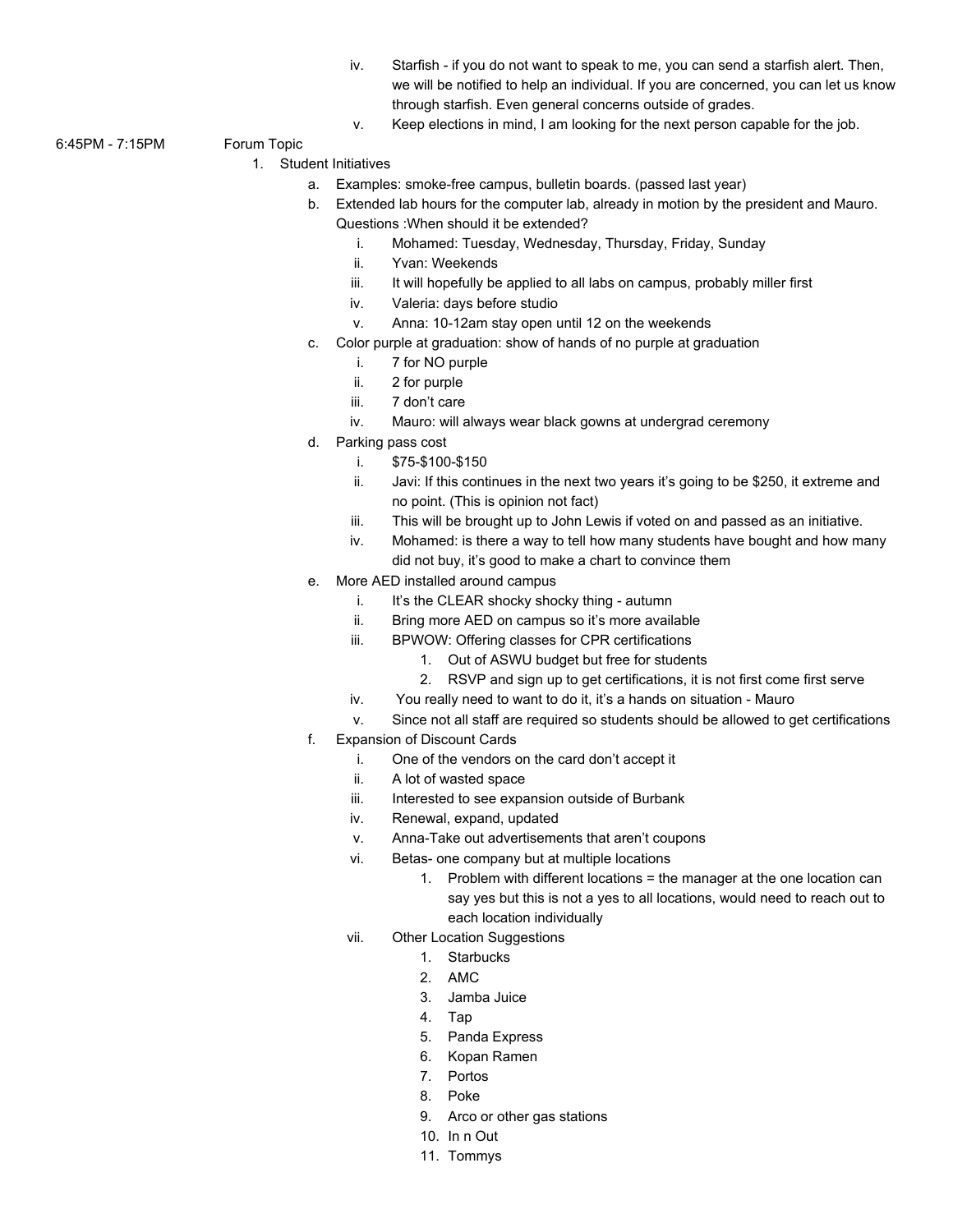- 12. Target
- 13. Costco
- 14. La Bamba
- 15. Frys Electronics
- 16. Walmart
- 17. Michaels
- g. Rent a bike
	- i. Company pre-select
	- ii. Metro bikes
		- 1. Rent out a bike for a day or a weekend
	- iii. Replace rent a car and ride-sharing : pricey and out of our hands
	- iv. Yvan : can't really go anywhere far, only downtown burbank
- h. School ID improvement and barcode
	- i. Barcode scanner for studio instead of codes
	- ii. Barcode for Residence Halls
	- iii. Andy what if someone lose ID
	- iv. Can always replace id at library for 5 bucks
	- v. Think of it as a hotel key, if lost, it will be canceled
	- vi. Liked by many
	- vii. Change the year, the stickers wear off easily
- viii. Improving Unanimous
- 2. Vote at ASYou day to pass these initiatives
- 3. For the students, by the students
- 4. Mariam pool rinse off for commuters
	- a. Would be expensive
- 7:15PM 7:25PM Open Forum

- 1. Last weeks comment box question -- DFL Comment
	- a. Original Comment: "It is unfair the faculty members take up the DFL or woodshop when us as students are the ones paying for the services. DFL run times up to 3 HRS on two machines at once!"
	- b. Matthew Corbitt, Director of Making Complex, response comment: " In response to the anonymous comment the administration and I request that you remind the assembly that all policies surrounding the Making Complex can be found on our newly launched website [wu-make.com](https://urldefense.proofpoint.com/v2/url?u=http-3A__wu-2Dmake.com&d=DwMFaQ&c=FEIxGwchUP6g6swm7ej51w&r=qAlZrr7h8W6SDkkmpVXZQNLj88K5UJGHzQbRhA9Qf_8&m=-dYQUd8S94ICbjjuEmmaPy-iqFMNVctI1imEGtDfe0A&s=bn8cKMcJb285Ei87XyIFE6qf1_dO5aYF4DVR_hjGGPE&e=). It should also be relayed that no favoritism is offered to any one member of the Woodbury community, whether they are faculty, staff or student."
	- c. Ingalill, Dean of School of Architecture, response comment: "I encourage students to speak directly with Matthew Corbitt, Director of the Making Complex, about concerns in the Making Complex, and know him to be responsive and professional. The 'Permissible Uses' section of the new website that Matthew recently set up, provides the usage protocols. Associate Dean Marc Neveu and I are also always available to meet with students."
- 2. "I am concerned that after hours when the Design Center is locked there is no way for someone who is handicapped to get into the building. There is no pin pad to unlock the back doors and the front doors are only accessible by stair. Also, the keypad for the front doors doesn't always work. I had to call security to open the doors for me and even when they entered the right code it did not open until after 4 tries. Is it possible to get an updated keypad system?"
	- a. I do not have an immediate answer
	- b. Mauro- we are looking at the key card system, not exactly sure of the exact time frame. Also for security measure, we have to lock down by key
	- c. IIDA- do you guys really want to wait on that
	- d. Mauro they will put in a request to fix the keypad
	- e. IIDA- there is no way of getting in from the back because there is no keypad and it is broken in the front
- 3. Will there be female protection in the residence hall?
	- a. The initial plan is to have female and male